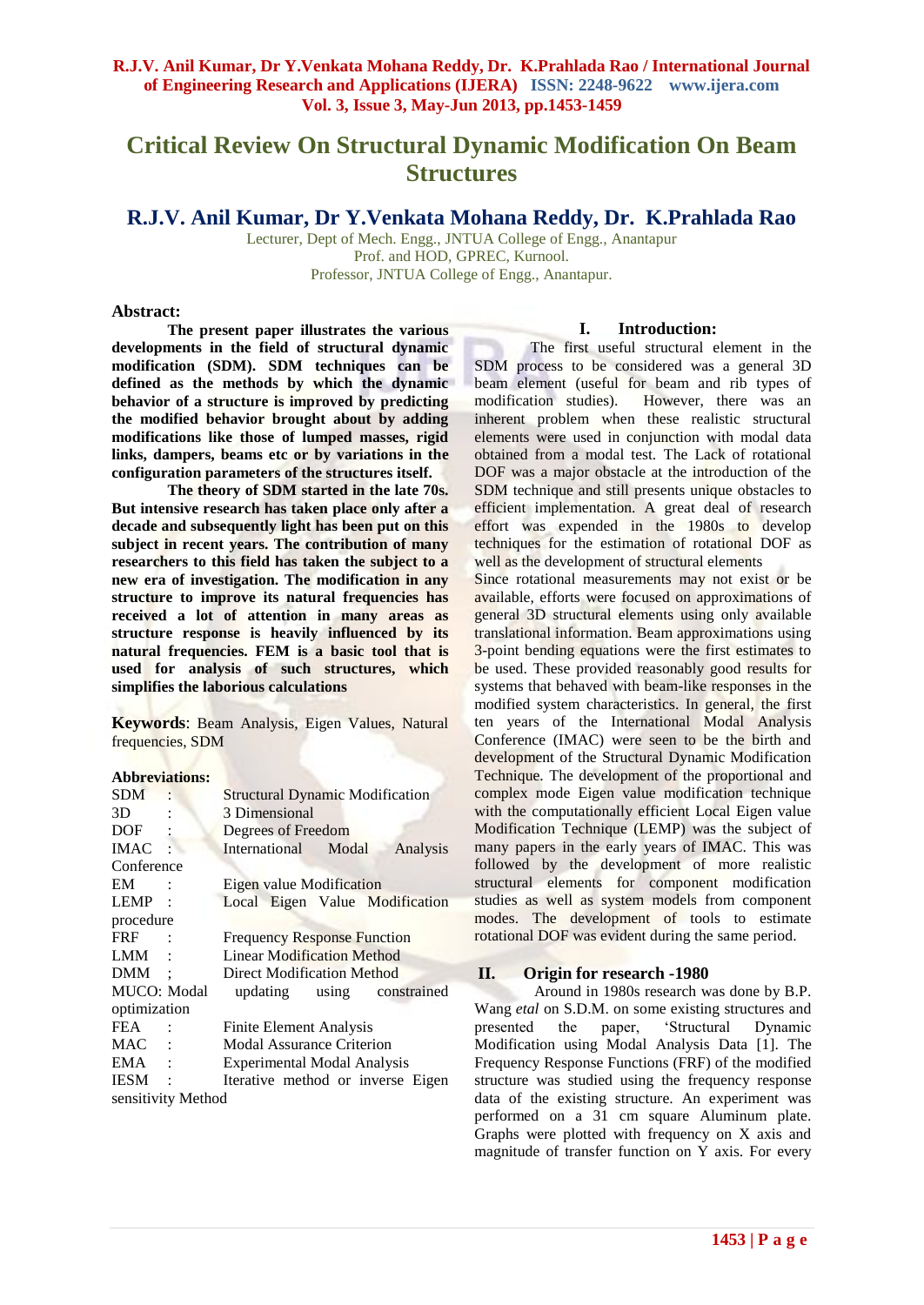step of the increase in mass it was seen that the accuracy of the synthesized function decreased.

 Later B.P.Wang [2] studied the limitation of the local modification on the distribution of natural frequencies. For finite element models, it was shown that the distribution of natural frequencies cannot be altered arbitrarily by local modifications. Three components were taken for analysis viz, 1) 5 DOF system, 2) Truss Members and 3) Spring Mass System. In all the systems, it was seen that the fundamental frequency could not be raised after reaching a saturation point even by modifying the stiffness of the system.

In 1985, Fabrizo Pimazio and Lucion Ricciardiello [3] studied the effects of structural variations on the dynamic behavior of a system. Two structures were studied. The first structure was simple; as was used to correlate the energy of an area with the efficiency of a modification in the area itself. The second structure was more complex to permit analysis of perturbation formulae. The analysis revealed that even a small change to area of any structure having high energy content; brought a notable variation in the frequency and if the energy of the modified area is higher, the forecast and reference frequencies have less error. This error increased when the degree of modification was increased.

The dynamic behavior of structure is usually modeled using the below equation,

 $m\ddot{x} + c\dot{x} + kx = f(t)$ ----------------------------- (1) Where 'f' is the excitation applied to the structure,

'x' is the instantaneous deformation and

m, k and c represent the capacity of the structure to store kinetic and strain energy and dissipate energy viscously respectively.

The homogeneous form of equation (1) is solved in terms of an Eigen value problem

$$
(\lambda^2 m + \lambda C + k)q = 0
$$

The research work carried out by J.A Brandon *etal* [4] presents the analysis of the above equations in terms of matrix algebra where matrices are of the order 'n'. It is the utilization of the known solution of an existing problem to deduce the solution to a modified model.

A new modification approach was presented by A.Sestieri and W.D'Ambrogio [5]. The method may be used to handle useful applications and allows the achievement of optimal modifications accomplished with different dynamic requirements like FRF Modulas, response power spectral density and response mean square value. The structural modifications that can be accounted for are lumped masses, springs, viscous dampers, dynamic absorbers and stiffening rods.

The method devised by them involves 3 steps viz,.

(a) Synthesis of the modified structure: Here the FRF was used to express the dynamic behavior of the modified structure which is called as FRF matrix with 'N' degrees of freedom of order NxN.

(b) Definition of structural modification goals: Goal of structural modification is to limit the key response parameters with in established boundaries.

(c) Formation of the mathematical of structural modification: The problem stated above was put under non linear programming technique and is defined as a constrained optimization problem.

A further step in the area of optimization was presented by the same author in the paper- SDM Variables Optimization [6]. Here the inverse of optimization problem was presented and FRFs were used and not the modal parameters to define the dynamic behavior.

Two cases were examined viz considering a) Deterministic forces and b) Random Forces

It is to be noted that, when there is no sufficient information on the existing forces, the estimate of the dynamic behavior of the structure may be performed by means of the FRF. By it, it is possible to determine the response in several points of the structure starting from a general estimate of the existing force.

If the existing forces are known, it is possible to estimate the dynamic behavior of the structure by considering the response to such forces. The author also defines sensitivity analysis and applies it to the non linear optimization problems to reduce the number of design variables. By sensitivity analysis one can determine the effectiveness in performing the required goals.

The applications of SDM were studied by A.Sesteiri [7]. The method as applied to two real life structures viz a) Reduction of kinematic vibration transmission path in case of engines and b) lowering of peaks of spindle drive point on a flexible manufacturing cell.

As the engine element is designed for static criteria, it is chosen for modification. Hence addition of small amount of masses at a few points on the engine showed significant sensitivity i.e. it reduced the vibration transmission. It was seen that the high frequency range is mass controlled and stiffness modification gave more negligible results.

In the latter case structural modification technique was applied on the Flexible Manufacturing Cell. The aim of this case was to improve the dynamic behavior of the machine by some modifications to it without hindering the normal machine operation. The sensitivity analysis was performed by considering effects of adding a single mass of increasing magnitude.

At first masses were added to the back of the machine. Only a very slight effect on the spindle related FRFs was seen. Then masses on the spindle housing were examined. The effect was not encouraging. Finally the effect of a dynamic absorber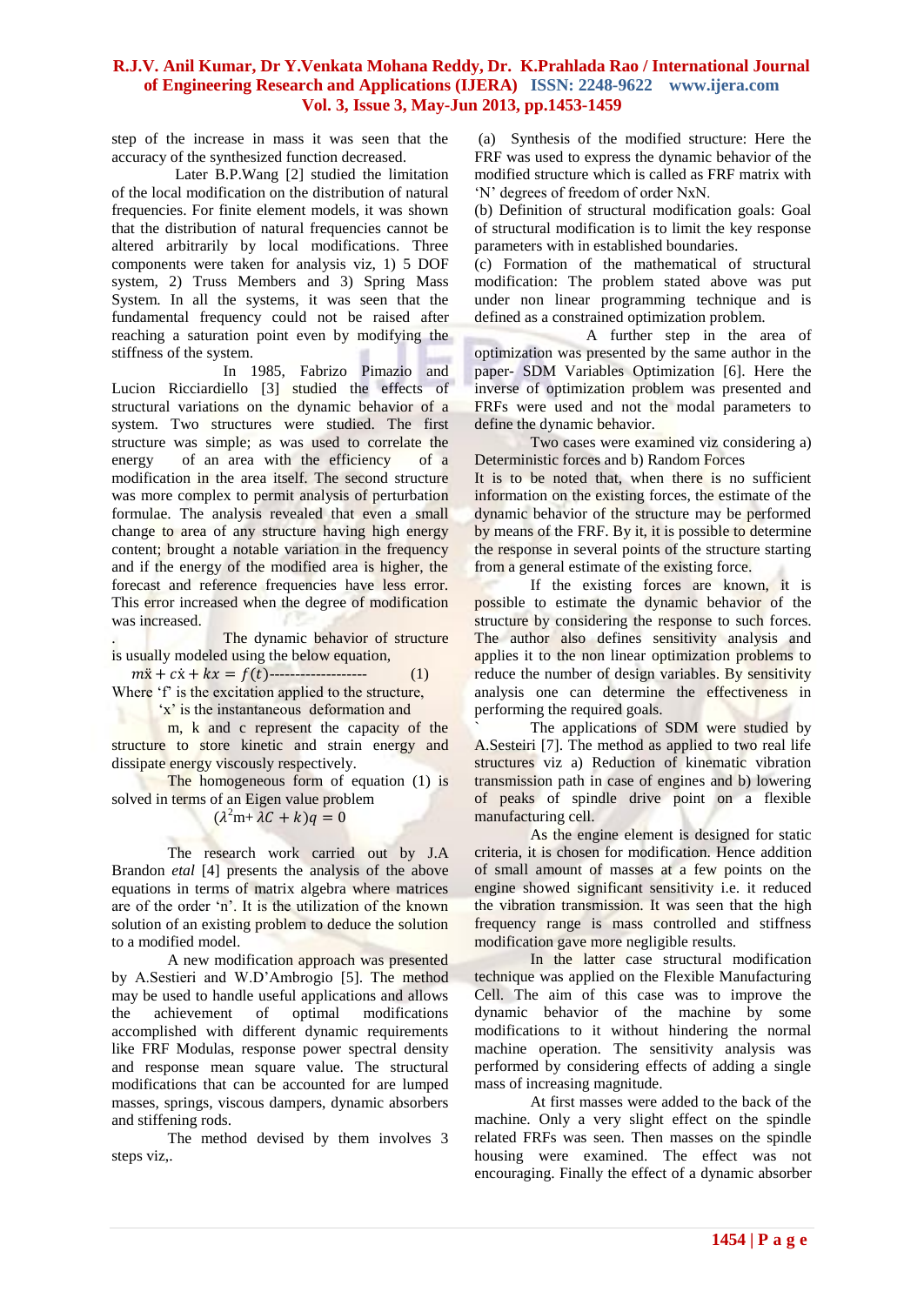on the spindle housing was examined which showed a significant improvement in the spindle FRFs. But the cost of modification on the back was assessed to be ten times lower than the cost of modifications on the spindle housing. This demonstrated that the optimization technique based on FR is effective also on complex structures like machine tools.

H.N. Ozguven [8] showed that when the modification does not alter the DOF of the structure, then the computational speed is also increased. The method was applicable to complex systems and several inaccuracies were also eliminated.

#### **III. After a decade- 1990**

The dynamic behavior of a vibrating system after modification was studied by Y.M.Ram and J.J. Bleech [9]. A mass was freely attached to a vibrating system through a spring. This decreased all the natural frequencies of the modified system. The lowest Eigen value of this system determines the trend on which the Eigen values of the first system change and conversely.

S.Lammens *etal* [10] studied the modal updating and structural optimization of a tennis racket. Changes were applied to the Aluminum Tennis Racket and the dynamic characteristics were calculated. An experimental modal analysis test was performed. With the updated model, the structural optimization calculation was performed. Finally the results of the optimization were verified on the real structure. Ten iterations were done. The frequency differences between calculated and measured frequencies were less than 5%.

The effect of SDM was studied on the damped beam elements by R.K. Srivatsava and T.K. Kundra [11]. They formulated an algorithm using hysterically damped beam elements. Considering a numerical example it was observed that the modal damping is increased with increased damping of the added beam. Also there is a decrease in trend of vibration levels with increased damping.

In the event that a vibration problem exists, the question arises as to how the characteristics of the structure may be modified in such a manner as to minimize the problem. Staneley G.Hutton [12] presented a paper restricting to the case in which it is required to modify a natural frequency of the structure. For the modification of the structure two basic approaches were available. The author throws the light on these two approaches firstly Forward modification using modal truncation which is a trial and error method and an iterative procedure. Initially the change is made to the structure and the resulting equations are solved to check if the prescribed changes had the desired effect if not, further changes are made and the progress is repeated. In the second approach, algorithms are developed in which the prescribed changes to the natural frequency are specified as input data and the output defines the mass

and stiffness changes required to the effect of the required modification. Such procedures are called as Inverse Modification Procedures. Here it is required to determine what structural changes will produce a prescribed changed in a given frequency. This problem is complicated by the fact that, in general there is no simple relationship between frequency change and structural change.

Structural Dynamic Modifications are the methods to obtain the modified system dynamic characteristics due to structural modifications without going for a repeated analytical solution or experimentation. Among the various methods of SDM, the perturbation method is very useful and gives reasonably accurate estimates of the dynamic characteristics. There are two methods in the perturbation,

1) Multistep Perturbation Method (also called as Modal Perturbation Method),

2) Single Step Perturbation Method.

S.S.A. Ravi, T.K. Kundra and B.C.Nakra [13] proposed a single step perturbation method for an Aluminum beam. The experiment was conducted on a simply supported beam for full constrained damping layer treatment. It was found that single step perturbation method is more accurate, has a faster convergence and computationally more efficient as compared to the multi step perturbation. The single step perturbation method gives more accurate results in case of very large modifications also except for partial coverage.

In 2000 A.Sestieri [14] gave a detailed description of SDM. Two different problems were usually considered i.e., 1) direct problem and 2) inverse problem

The direct problem consists in determining the effect of already established modifications.

Inverse problem is a typical designing problem and is complex.

Various relations were derived for the direct problem and inverse problem. Detailed descriptions of the modifications are dealt.

The considered elementary modifications are concentrated masses, springs, viscous dampers, dynamic absorbers and continuous rods.

It was concluded that when dealing with structural modifications either a direct problem or an optimistation problem could be considered Thus both modal and the FRF approaches were successful. But use of FRF data base was particularly appropriate, giving a satisfactory solution.

Later T.K.Kundra [15] gave a detailed description of SDM for an F type structure involving various mathematical models namely mass, stiffness and damping matrices of the equations of motion of a structure. Various mathematical equations were framed for the mass modifications and tuned absorber modifications.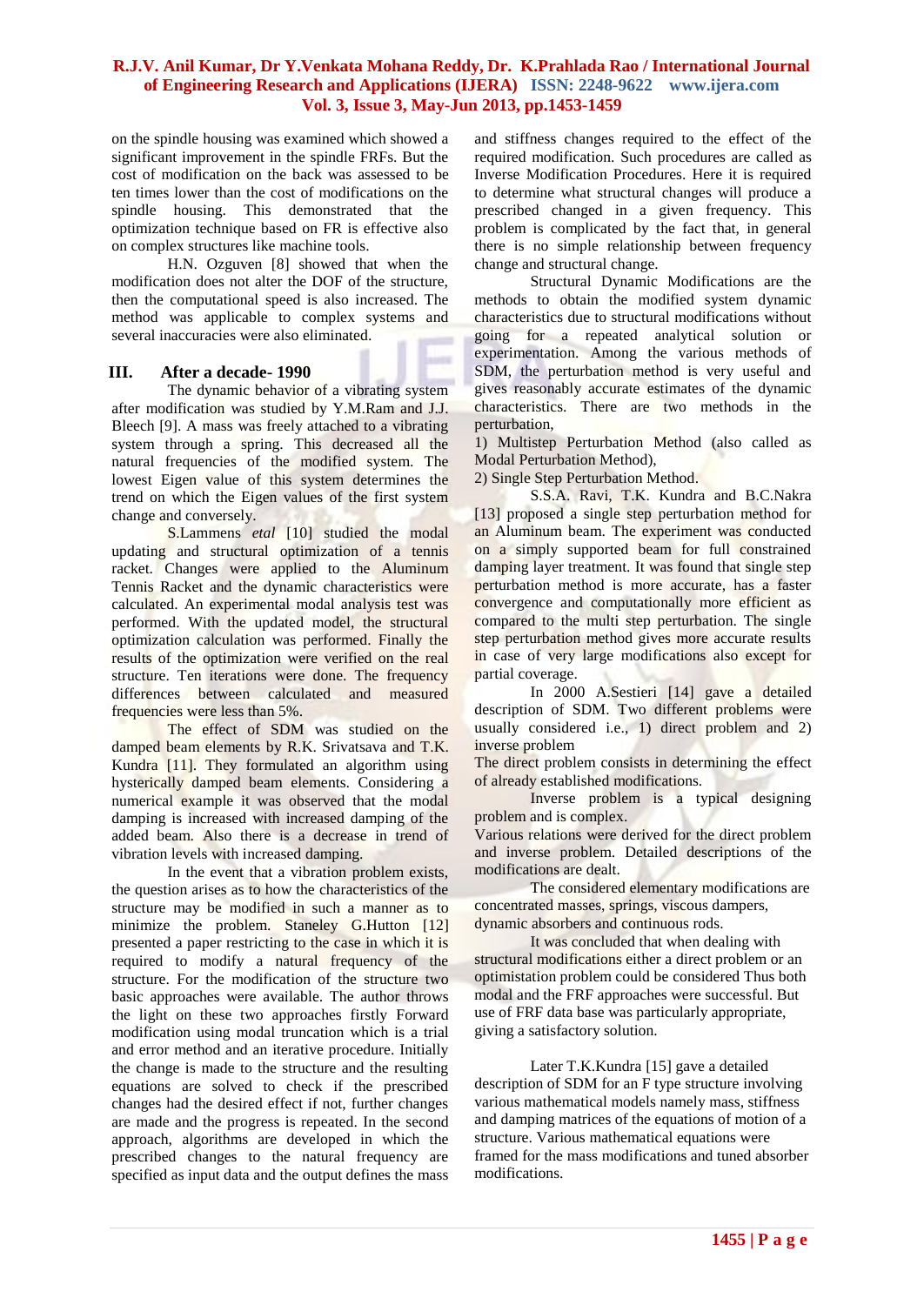Raleigh's method was widely used for Eigen value reanalysis. The following was the equation for small modifications,

$$
d\varOmega
$$

$$
= \Omega_r \left[ \frac{\{\Phi_r\}^T \{dK\} \{\Phi_r\}}{2\{\Phi_r\}^T \{K\} \{\Phi_r\}} - \frac{\{\Phi_r\}^T \{dM\} \{\Phi_r\}}{2\{\Phi_r\}^T \{M\} \{\Phi_r\}} \right]
$$

For any changes of [dM] and [dK] changes in Ω can be approximately and readily calculated. The optimization aspect of SDM was also highlighted by the author.

B.C. Nakra [16] applied Perturbation method based on FEM to the structural systems in which PVC was used as the damping material. The modulas properties of this PVC increases with frequency and decreases with temperature. Sensitivity analysis can provide the ratio of the change of modal parameters such as natural frequency, mode shape etc with respect to that of design parameter such as mass, stiffness or damping.

In the research carried out by Nobuyuki okubu and Takeshitoi [17], the theoretical background of sensitivity analysis was described followed by verification using simple structures. The different sensitivity parameters considered are natural frequency, mode shape, operational deflection shape, relative motion, transmitted force, servo sensitivity and acoustic sensitivity. The first two sensitivities were described and applied to simple structure for verification of its effectiveness. By these methods the point of modification in the structure was identified to suppress the vibration. Later 5 sensitivities were also analysed and practical examples were illustrated.

R.K.Srivatasava [18] studied the SDM techniques as applied to various applications. The case of undamped and damped was also studied with the help of relevant equations. The different applications under study were SDM using spatial models, modal models, tuned absorber, using FRF and optimal SDM.

The solution for inverse problem for structural modification was studied by Tao Li Jimin [19]. Among the dynamic properties, changing a natural frequency was perhaps the most common objective of structural modification. The theoretical description of structural modification was explained and equations for mass and stiffness modification were presented along with a set of linear simultaneous equations for mass and stiffness; equations for mass under linear modification method (LMM) and stiffness modification by direct modification method (DMM) were also given which derives the answers explicitly by linear transformation. The validity and feasibility of LMM and DMM was verified by the author who revels that the DMM is a convenient approach as it reduces the numerical calculations to minimum than LMM as there was only one input for DMM.

## **IV. SDM for beams after 2000:**

For the uncoupled beam structures the structural optimization method was applied using only FRF matrices by Hwa Park and Youn Sik Park [20]. The optimal structural modification was calculated by combining the results obtained by the Eigen value sensitivities and reanalysis through several iterations. Also a comparison of this was done with perturbation method. The comparison shows an advantage of the proposed experimental method over perturbation method as applied to the complex real structures. Inspite of the advantages extra efforts are needed for the measurements of FRFs to construct the full FRF values

The author gives a key equation for the above conclusions viz

$$
H(\omega)f = H^b(\omega) + H^m(\omega)
$$

Where  $H(\omega)$  is the modal force matrix,

 $H<sup>b</sup>$  (ω) is the FRF matrix of the baseline structure and

 $H^m(\omega)$  is the FRF matrix of the modification structure.

A comparative study of SDM and sensitivity method approximation was done by Keng C.yap and David C.Zimmerman [21]. A numerical analysis was performed to compare the Eigen solution estimation accuracy of SDM and sensitivity method. The following observations are derived by the authors:

1) SDM may be more feasible than sensitivity method for applications involving Eigen value estimates especially when stiffness perturbation is predominant. 2) The natural frequencies are better with SDM method and mode shapes are better with sensitivity method.

A further research in the above area was enhanced by F.Aryana and H.Bahai`[22] studying sensitivity analysis and modification of Structural dynamic characteristics using second order approximation in Taylor expansion. The method proposed by the authors was based on a matrix treatment procedure for modifying stiffness and mass of the finite elements.

An algorithm was developed and four case studies were conducted. The four case studies are a plane truss structure, a plane stress model of a cantilever, plane stress mode of a bracket and a plane strain model of a dam. For a plane truss structure and plane stress cantilever the second derivative of the first Eigen vector showed good accuracy. Plane Stress Bracket and Plane strain Dam: The comparison between the first order and second order approaches follow the same pattern as the previous studies for these two case studies also.

Large modifications of frequencies can be conducted very efficiently with an acceptable level of accuracy. It was found that the proposed model always yields the exact Eigen frequencies with minimized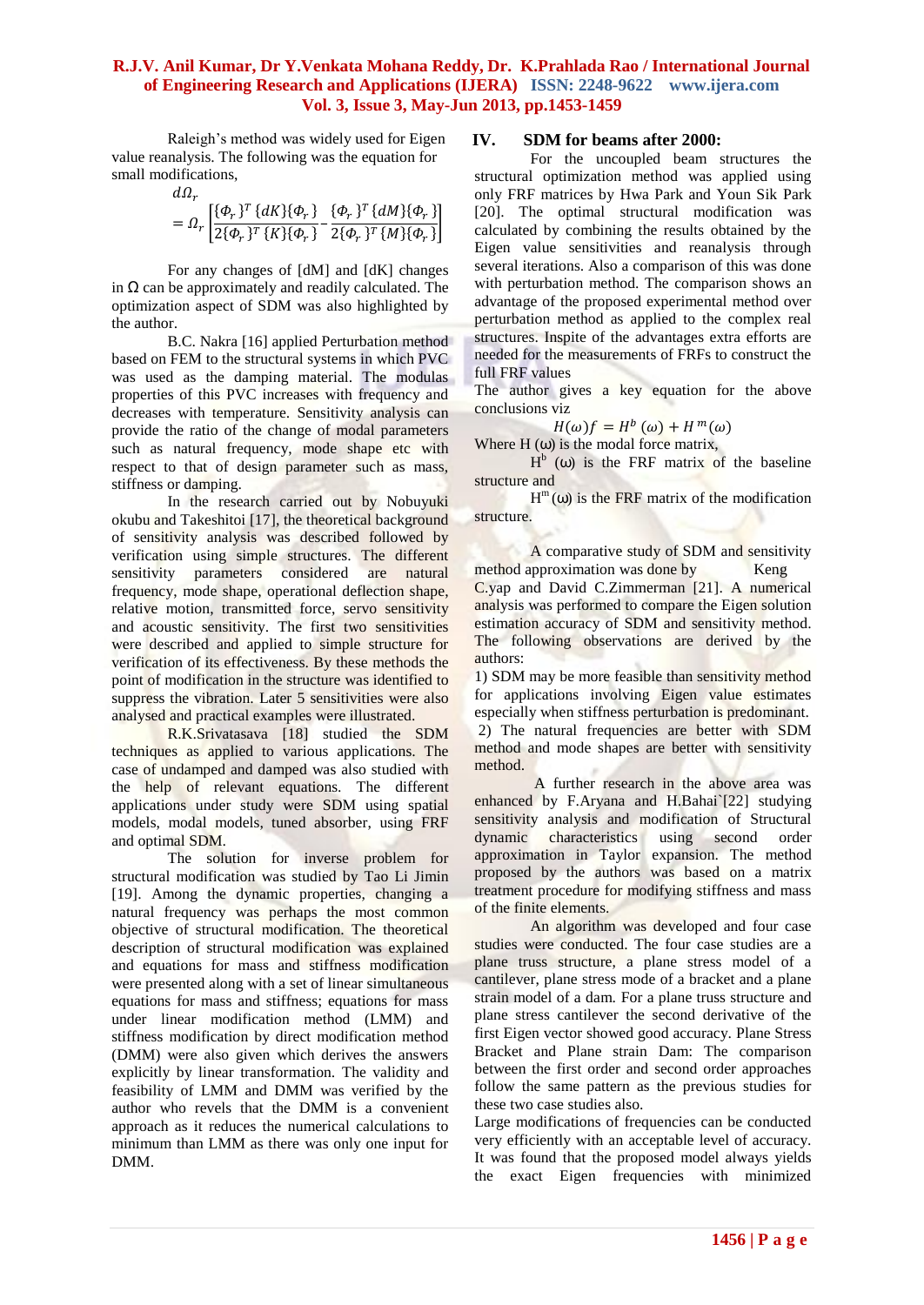numerical effort. Model was more computationally economical and optimization was carried in one step with no iterations.

In 2003 a review paper by Peter Avitable [23] was presented giving a detailed textual knowledge of SDM. The authors start from the basis of SDM. Inherent problems that are encountered when using these techniques are discussed with

1) Eigen Value Modification (EM)

2) Local Eigen Value Modification Procedure (LEMP)

With the Eigen value modification approach only single modification could be performed. So this was replaced by LEMP.

The author describes various conditions for Structural Dynamic modification using response functions, rotational DOF, mode shape scaling, rigid body modes and damping conditions

A case study on dynamic design of Drilling Machine was done by Rajiv Singh Bais *etal* [24] Using Direct Method Based Updated F.E. model. Two aspects were studied for modal testing viz tests using instrumentation impact hammer and random noise generator & modal exciter. The updated analytical FE models from both studies had been used for SDM which predicted a fair degree of accuracy to obtain desired modal frequencies. Results show that natural frequencies are close to each other. The mode shape at II mode shows a good level of correlation than at I, III and IV mode.

Along with the above 3 authors A.K.Gupta [25] studied the FE formulation of the drilling machine. It includes the FE model updating using direct and indirect method. In the direct method the results obtained using FEM were compared with the experimental ones using mode shape comparison and MAC values. The indirect method is an iterative method. The updated FE model closely represents the actual machine tool structure. An improvement is seen in the MAC values over initial MAC values. Both studies predict that effect of modifications on the dynamic characteristics of the machine with a fair degree of accuracy and the procedure can be used with confidence in order to obtain desired modal frequencies.

Studies on Dynamic Design using updated models and its subsequent use for predicting the effects of structural modifications were done by S.V.Modak *etal* [26]. The two methods of model updating are:

a) Modal updating using constrained optimization (MUCO) and 2) Iterative method or inverse Eigen sensitivity Method (IESM) is briefly presented. In MUCO, the error between measured and analytical natural frequencies and the mode shapes is minimized.

In IESM the updating parameter corresponding to an analytical model are corrected to bring the analytical modal data close to that of the experimentally derived. Thus is an iterative method. The process is repeated until convergence is obtained. In SDM, the number of finite elements, the number of nodes and consequently the size of the modified model will be higher than that for the unmodified model.

examples.  $\text{Let } [K_m]$  and  $[M_m]$  be the stiffness matrix  $\text{Two approach}$ and mass matrix of the modified model. Eigen values  $[\lambda_m]$  and Eigen vectors  $[\Phi_m]$  can be obtained by resolving the Eigen value problem.

i.e. 
$$
[K_m] [\Phi_m] = [M_m] [\Phi_m] [\lambda_m]
$$

Models like a fixed-fixed beam and F structure were considered for updation. Comparison of natural frequencies before and after modification showed that the values are very close to the actual changes. To improve the correlation the FE model is updated. First updating is carried out for matching only the first five natural frequencies and updating the three stiffness parameters. It is seen that the correlation of the natural frequencies had significantly improved. It was also seen that there is a very good match between the updated model FRF and the measured FRF. For the case of updating using MUCO, the mode shapes were included in the form of MAC based constraints. The results show that the MUCO updated model had given reasonable predictions of both the natural frequencies and the mode shapes for the case of mass modifications.

A beam modification was introduced by attaching stiffener at the end of the horizontal members. The MUCO updated model gave good reasonable predictions of both the natural frequencies and the mode shapes for this case also.

So it was concluded that selection of updating parameters during updating was very important for making reliable predictions.

Hua Peng Che [28] presented the efficient methods for determining the modified modal parameters in SDM when the modifications were relatively large. An efficient iterative computational procedure was proposed for determining the modified Eigen values and corresponding Eigen vectors for complex structural systems. The iterative procedure<br>gave exact predictions. gave exact predictions.

relationship for modal updating. A high order approximation approach was also presented without iterative procedures which gave excellent estimates of the modified modal parameters.

Brian Schwarz *etal*i [28] presented FEA model updating using SDM. This paper gives a very detailed basic ideas and definitions on SDM, FEA, Modal updating etc. Two examples of beam structures were considered. In the first example a beam was taken and Modal analysis using FEA (analytical) and EMA (experimental) were performed. The results with FEA were less than its corresponding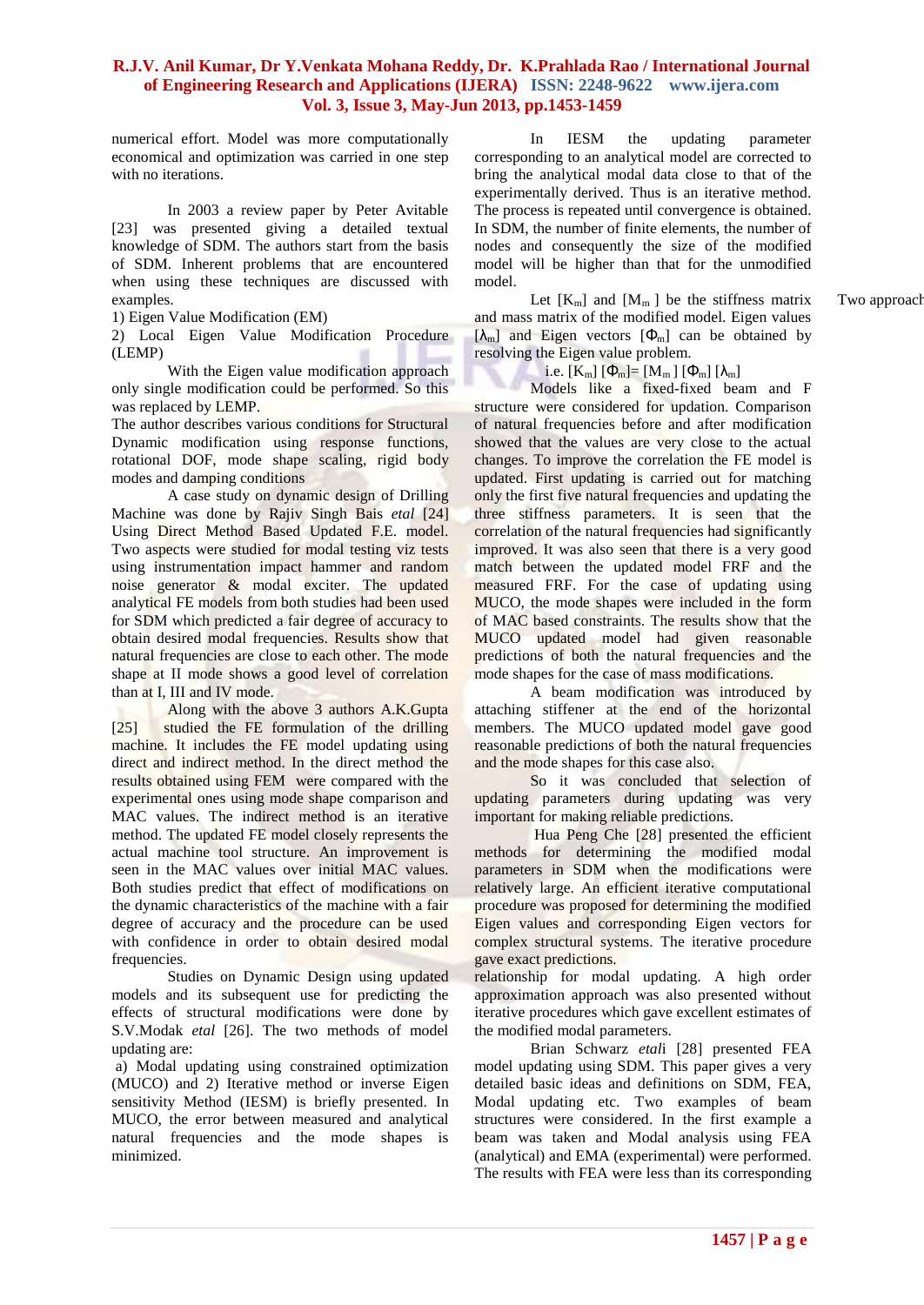EMA values. Next modal updating is done by increasing the thickness of a back plate. There is a clear improvement in FEA modal frequencies and MAC values show negligible change in mode shapes. In example 2, an aluminum cantilever beam was taken. FEA and EMA tests were performed and results tabulated. It is evident that both the modal frequencies and shape are more closely matched following model updating.

This tool shows much promise for closing the gap between FEA and EMA results.

Experiments on the dynamic characteristics of a tube collector were conducted using reanalysis by Natasa Trisovic [29]. Reanalysis is a method by which the dynamic behavior is brought about by adding modifications like those of lumped masses, rigid links, dampers, beams etc. The study deals with improving of dynamic characteristics (of the ring cross section) by changing the boundary conditions and geometry. It was proved that the change of boundary conditions was the most efficient way to increase the natural frequencies. The ideal case would be to have both ends of the beam fixed, which was technically impossible. Only one fixed end and the other hinged gives improved dynamic characteristics.

SDM of vibrating system was studied by M.Nad [30]. The design and technological treatments were considered to achieve suitable vibration and acoustical properties of vibrating system. A short summary of the structural dynamic modification techniques and the general mathematical theory of the modification process was presented. Two case studies were also dealt viz i) SDM of a cantilever beam by the constraining visco elastics layers and ii) SDM of circular disc by in plane residual stresses.

The results obtained confirm that SDM is a very effective tool to change the dynamic properties of vibratory system.

Very often natural frequencies and mode shapes (i.e. Eigen values and Eigen vectors) of a FE model do not match very well with experimental measured frequencies and mode shapes obtained from a real life vibration test. Thus the FE model updating problem is how to incorporate the measured modal data into the FE model to produce an adjusted FE model with the modal properties that closely match the experimental modal data. Then the updated model may be considered to be a better dynamic representation of the structure.

Yong Xin Ynan presented a new method for FE model updating problem using minimization theory [31] and [32].

Two problems in the matrices were considered and theorems were developed. An algorithm was also generated. There was no iteration or Eigen analysis. The approach is demonstrated by a 10 DOF cantilever beam. Numerical results are produced which are reasonably good.

Later Vikas Arora *etal* [33] studied Damped FE model Updating using Complex Updating Parameters and its use for dynamic design. Here the F shaped structure which resembles the skeleton of a drilling machine was used to evaluate the effectiveness of complex parameters based on updating methods for accurate prediction of the complex FRFs

The experimental data is valid and more accurate modal updating aims at reducing the inaccuracies present in the analytical model in the light of measured test data. Surprisingly most of the updating method neglect damping. But all structures exhibit some form of damping, but despite a large literature on damping, it still remains one of the least well understood aspects of general vibration analysis. A model updating method should be able to predict the changes in dynamic characteristics of the structure due to potential structural modifications.

The results of the complex parameter based updating were compared with FE model updating with damping identification method and also the complex FRFs were also predicted.

The FRFs for the mass modified structure were then acquired. It was observed that the predicted dynamic characteristics of complex parameter based updated model are closer to the measured characteristics of the modified structure even at resonance and anti resonance frequencies.

A beam modification increased the size of mass and stiffness matrices. The mass and stiffness matrices for the modified structure were obtained assuming there was a little effect of the beam modification. The dynamic characteristics predicted by complex parameters based on updated model were closer to the measured characteristics of the modified structure. It was noticed that:

i) Complex parameter method was able to predict more accurately,

ii) Predicted FRFs for mass modification matched better than beam modification and

iii) Complex parameter based updated model could be used for dynamic design.

## **V. Conclusion:**

Thus critical review on the Structural Dynamic Modification Techniques is done in this paper. The SDM for the beam structures is concentrated implementing it in various applications. All through the review the variables or parameters that are accounted for SDM are lumped masses, springs, viscous dampers, dynamic absorbers and stiffening rods. Though a lot of work is carried in the area of SDM, but research on the structures with damping is much awaited.

#### **References:**

[1] Bo Ping Wang, Structural Dynamic Modification using Modal Analysis Data, pp 42-45, 1980